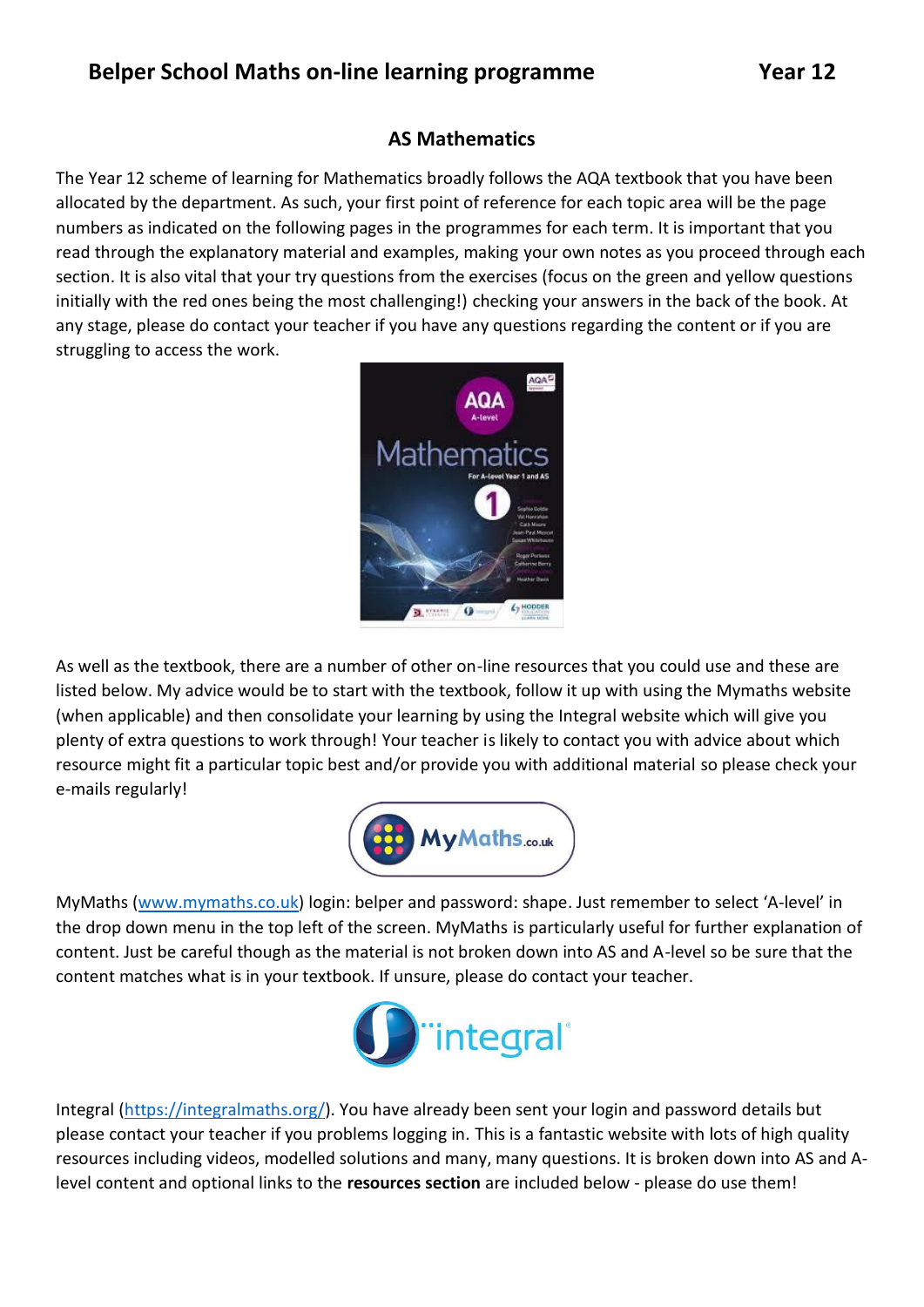| <b>Week</b><br><b>Number</b>  | <b>Year 12 Autumn Term MATHS Page References</b>                   |
|-------------------------------|--------------------------------------------------------------------|
| $\mathbf 1$<br>$\overline{2}$ | Co-ordinate geometry of straight lines: p66-p80                    |
|                               | https://2017.integralmaths.org/course/view.php?id=22&sectionid=528 |
|                               | Surds and indices: p20-p31                                         |
|                               | https://2017.integralmaths.org/course/view.php?id=22&sectionid=516 |
|                               | https://2017.integralmaths.org/course/view.php?id=22&sectionid=517 |
| $\mathbf{3}$<br>4             | Mathematical modelling & proof: p4-p15                             |
|                               | https://2017.integralmaths.org/course/view.php?id=22&sectionid=513 |
|                               | https://2017.integralmaths.org/course/view.php?id=22&sectionid=514 |
|                               | Quadratic functions: p32-p52                                       |
|                               | https://2017.integralmaths.org/course/view.php?id=22&sectionid=520 |
|                               | https://2017.integralmaths.org/course/view.php?id=22&sectionid=521 |
|                               | The Circle: p80-p91                                                |
|                               | https://2017.integralmaths.org/course/view.php?id=22&sectionid=529 |
|                               | Inequalities: p59-p63                                              |
| 5                             | https://2017.integralmaths.org/course/view.php?id=22&sectionid=525 |
| 6                             | Polynomials: p131-146                                              |
|                               | https://2017.integralmaths.org/course/view.php?id=22&sectionid=537 |
|                               | https://2017.integralmaths.org/course/view.php?id=22&sectionid=538 |
|                               | Trigonometric graphs and functions p100-p105                       |
|                               | Sine and cosine rule p118-p128                                     |
| 7                             | https://2017.integralmaths.org/course/view.php?id=22&sectionid=534 |
| 8                             | Transformations of graphs p155-p170                                |
|                               | https://2017.integralmaths.org/course/view.php?id=22&sectionid=542 |
|                               | Trigonometric identities and equations p105-p118                   |
|                               | https://2017.integralmaths.org/course/view.php?id=22&sectionid=532 |
| 9                             | https://2017.integralmaths.org/course/view.php?id=22&sectionid=533 |
| 10                            | Graphs of other functions: p149-p155                               |
| 11                            | https://2017.integralmaths.org/course/view.php?id=22&sectionid=541 |
|                               | Simultaneous equations: p54-p58                                    |
|                               | https://2017.integralmaths.org/course/view.php?id=22&sectionid=524 |
|                               | <b>Exponentials and logarithms: p264-p273</b>                      |
|                               | https://2017.integralmaths.org/course/view.php?id=22&sectionid=562 |
| 12<br>13<br>14                | <b>Basic differentiation: p191-p198</b>                            |
|                               | https://2017.integralmaths.org/course/view.php?id=22&sectionid=548 |
|                               | https://2017.integralmaths.org/course/view.php?id=22&sectionid=550 |
|                               | Differentiation from first principles: p221-p225                   |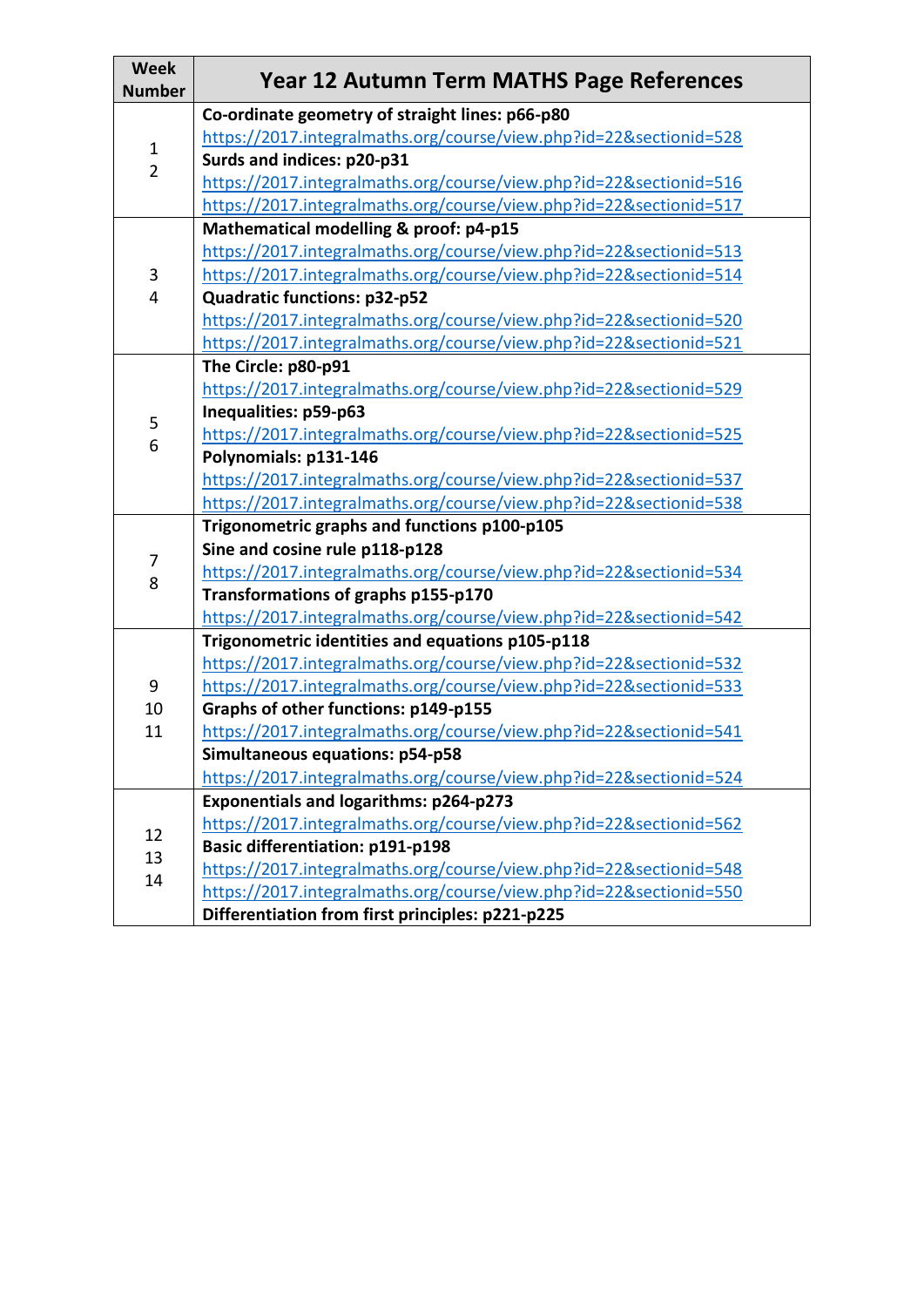| <b>Week</b><br><b>Number</b> | <b>Year 12 Spring Term MATHS Page References</b>                   |
|------------------------------|--------------------------------------------------------------------|
| 15<br>16<br>17               | The exponential function: p273-p286                                |
|                              | https://2017.integralmaths.org/course/view.php?id=22&sectionid=563 |
|                              | https://2017.integralmaths.org/course/view.php?id=22&sectionid=564 |
|                              | The binomial expansion: p172-p185                                  |
|                              | https://2017.integralmaths.org/course/view.php?id=22&sectionid=545 |
|                              | Applications of differentiation: p198-p221                         |
|                              | https://2017.integralmaths.org/course/view.php?id=22&sectionid=549 |
|                              | https://2017.integralmaths.org/course/view.php?id=22&sectionid=551 |
| 18                           | Integration: p230-p245                                             |
|                              | https://2017.integralmaths.org/course/view.php?id=22&sectionid=554 |
|                              | https://2017.integralmaths.org/course/view.php?id=22&sectionid=555 |
| 19                           | https://2017.integralmaths.org/course/view.php?id=22&sectionid=556 |
| 20                           | Population and sampling: p292-p304                                 |
|                              | https://2017.integralmaths.org/course/view.php?id=23&sectionid=570 |
|                              | Vectors and vector geometry: p247-p263                             |
|                              | https://2017.integralmaths.org/course/view.php?id=22&sectionid=559 |
|                              | Data Presentation and processing: p307-p349                        |
|                              | https://2017.integralmaths.org/course/view.php?id=23&sectionid=571 |
|                              | https://2017.integralmaths.org/course/view.php?id=23&sectionid=572 |
| 21                           | Probability: p350-p367                                             |
| 22                           | https://2017.integralmaths.org/course/view.php?id=23&sectionid=575 |
| 23                           | https://2017.integralmaths.org/course/view.php?id=23&sectionid=576 |
|                              | Kinematics: p403-p433                                              |
|                              | https://2017.integralmaths.org/course/view.php?id=24&sectionid=588 |
|                              | https://2017.integralmaths.org/course/view.php?id=24&sectionid=589 |
|                              | https://2017.integralmaths.org/course/view.php?id=24&sectionid=590 |
| 24<br>25                     | Forces and Newton's laws of motion: p434-p467                      |
|                              | https://2017.integralmaths.org/course/view.php?id=24&sectionid=593 |
|                              | https://2017.integralmaths.org/course/view.php?id=24&sectionid=594 |
|                              | https://2017.integralmaths.org/course/view.php?id=24&sectionid=595 |
|                              | The Binomial distribution: p372-p381                               |
|                              | https://2017.integralmaths.org/course/view.php?id=23&sectionid=579 |